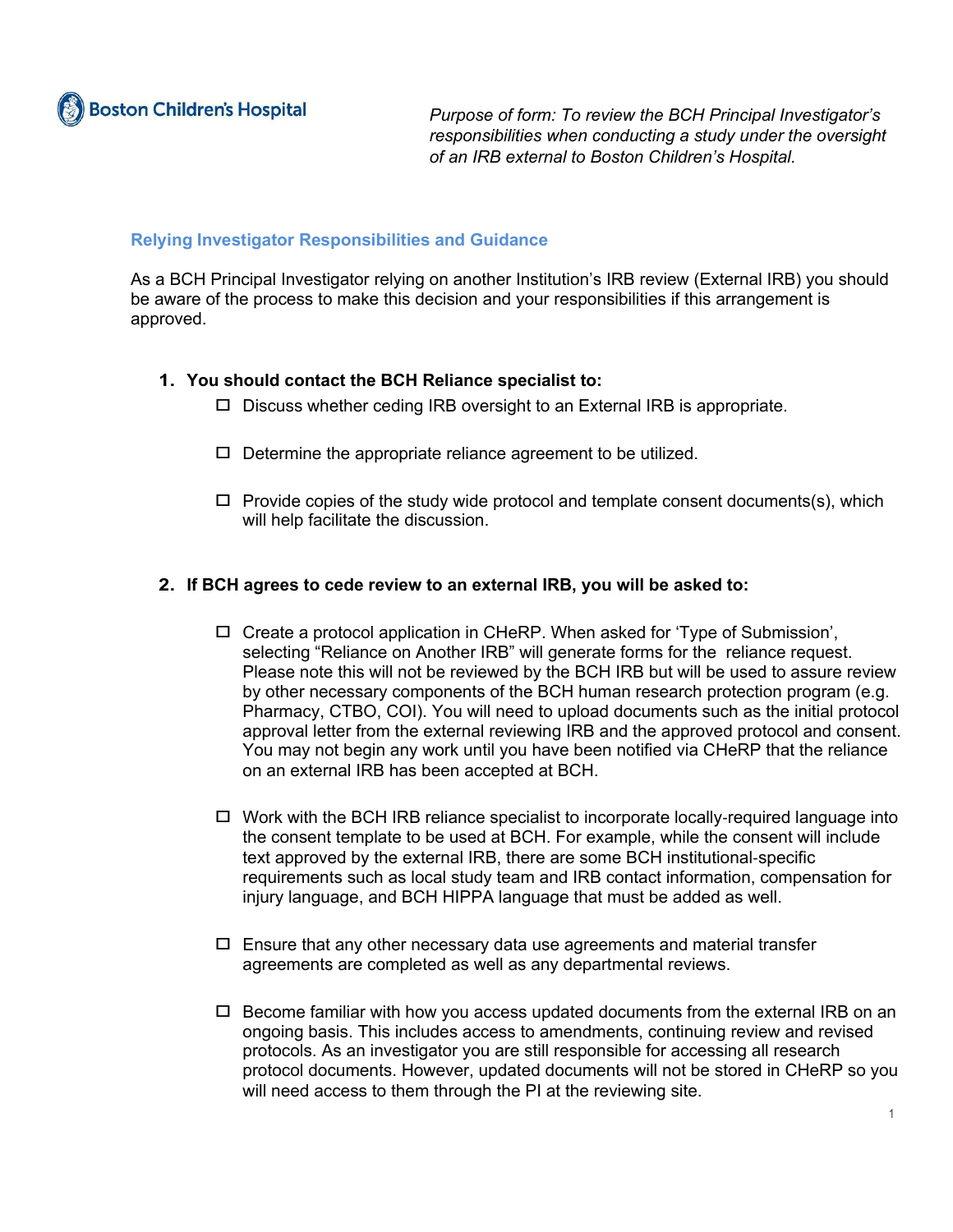- **□** Become familiar with the external IRB's reportable event policies to ensure that you appropriately report protocol deviations, noncompliance, significant subject complaints, subject injuries, unanticipated problems, or other events required by the external IRB to be reported and within the specified timeframe. Once your protocol is approved for reliance on External IRB you are required to:
- **□** Follow all determinations of the External IRB and conduct the research in accordance with the approved protocol.
- **□** Notify the Lead PI of the External IRB:
	- Any reportable events that occur locally, according to regulations and the External IRB's policy.
	- Any changes (including those related to funding and personnel) in accordance with the External IRB's policies and procedures for timing and content of such submissions.
	- Any management plans, including any updates to these plans, as relevant to the study.
	- Any applicable information for continuing review progress reports in accordance with the External IRB's policies and procedures for timing and content of such submissions.
- **□** Only implement changes of protocol, including local variations, after the External IRB has approved them, except in cases where a change is required to avoid an apparent immediate hazard to participants.
- **□** Provide, upon request, access to study records for audit by the local institution, the External IRB's institution, and other regulatory or monitoring entities.

## **3. Once your protocol is approved for reliance on External IRB you are required to make the following submissions/ updates to your approved BCH 'Reliance on Another IRB' application:**

- **□** Submit an amendment through CHERP for any changes to the protocol that include:
	- *1.* PI changes or changes in conflicts of interest of BCH staff working on the protocol.
	- *2.* Changes in funding [e.g., the planned federal funding source changes and the study will be industry-sponsored]
	- *3.* Changes for which there is a specific institutional policy/state law requirement this could include:
		- Changes in recruitment of research subjects which are not consistent with BCH policy
		- Changes in the informed consent process which are not consistent with BCH policy
	- *4.* Changes to the Investigator Drug Brochure [IB], drug dispensation, dosing or the targeted population.
	- *5.* Changes to plans for research radiation exposure [including a change to the number of subjects exposed or the inclusion of a new population, e.g. minors].